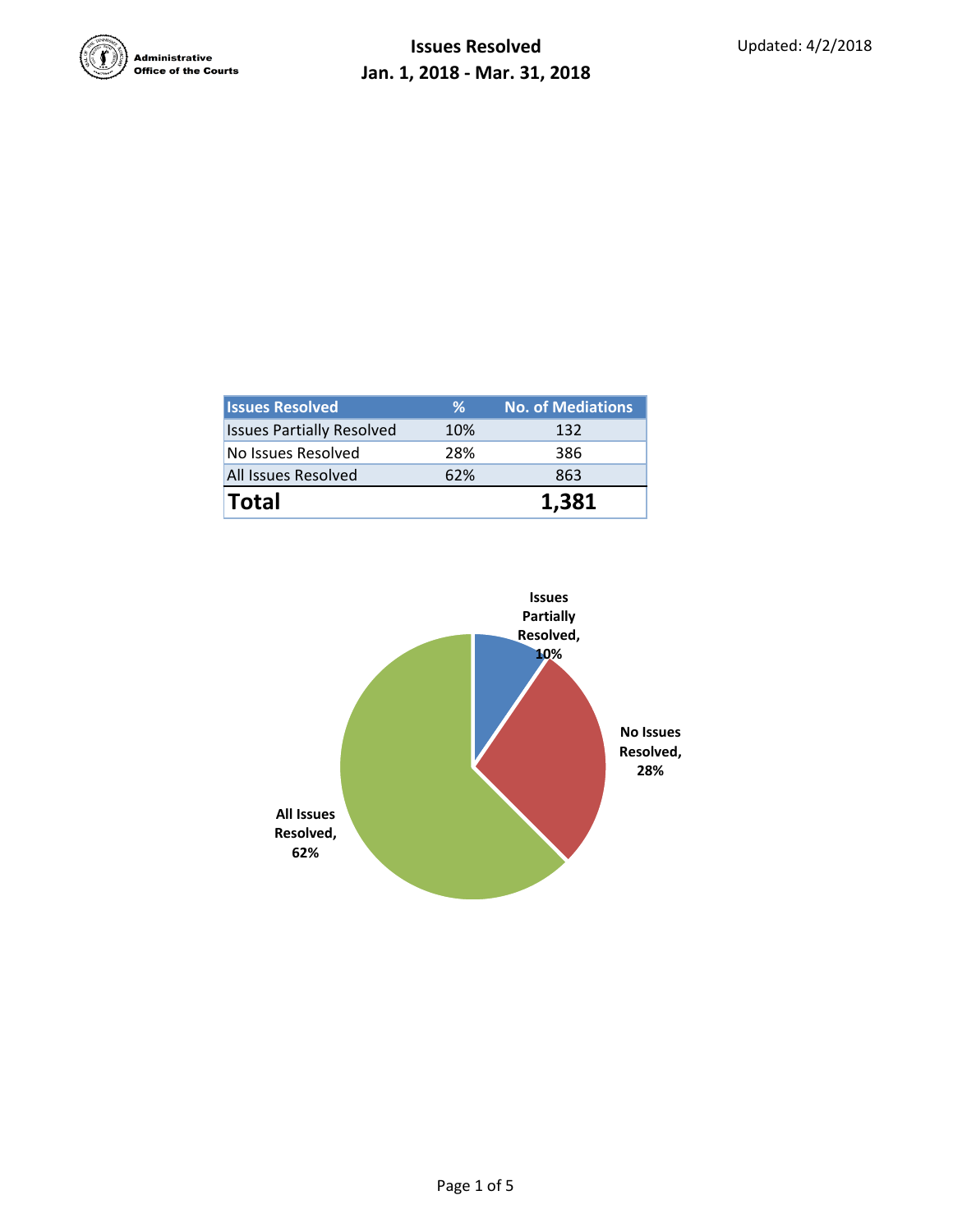

| <b>Court Type</b>             | %     | <b>No. of Mediations</b> |  |  |
|-------------------------------|-------|--------------------------|--|--|
| <b>Municipal Court</b>        | 0.0%  | 0                        |  |  |
| <b>Appellate Court</b>        | 0.0%  | 0                        |  |  |
| <b>Probate Court</b>          | 0.5%  | 7                        |  |  |
| <b>Federal Court</b>          | 3.0%  | 41                       |  |  |
| <b>General Sessions Court</b> | 5.4%  | 75                       |  |  |
| Juvenile Court                | 10.4% | 143                      |  |  |
| <b>Chancery Court</b>         | 29.3% | 404                      |  |  |
| <b>Circuit Court</b>          | 51.5% | 711                      |  |  |
| <b>Total</b>                  |       | 1.381                    |  |  |

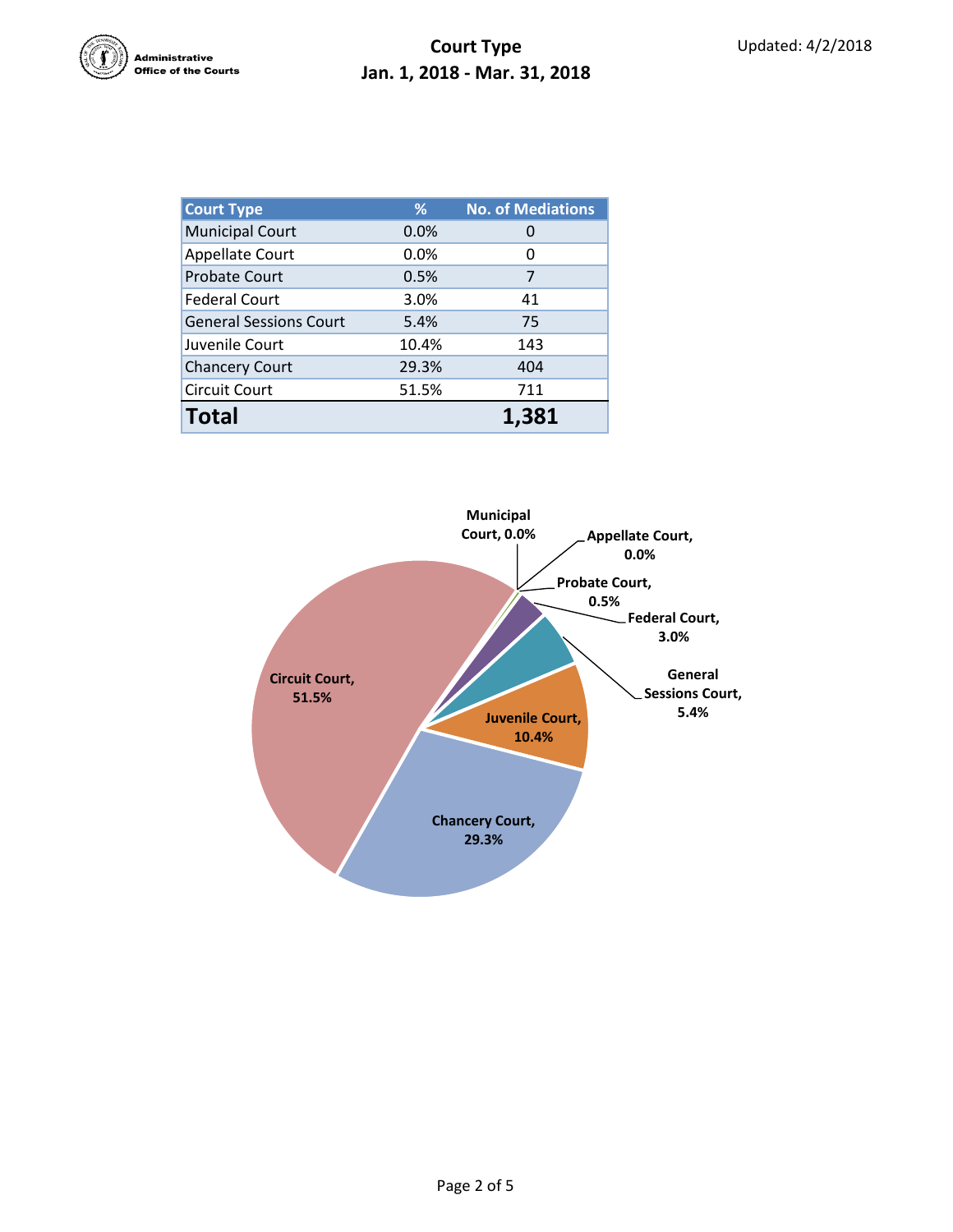

| <b>Fee Type</b>        | %     | <b>No. of Mediations</b> |
|------------------------|-------|--------------------------|
| Court-Ordered Pro Bono | 0.0%  | 0                        |
| <b>Court Costs</b>     | 0.1%  | 1                        |
| <b>SCR</b>             | 0.2%  | 3                        |
| Reduced                | 3.4%  | 47                       |
| Pro Bono               | 5.2%  | 72                       |
| Standard               | 91.1% | 1,258                    |
| <b>Total</b>           |       | 1.381                    |

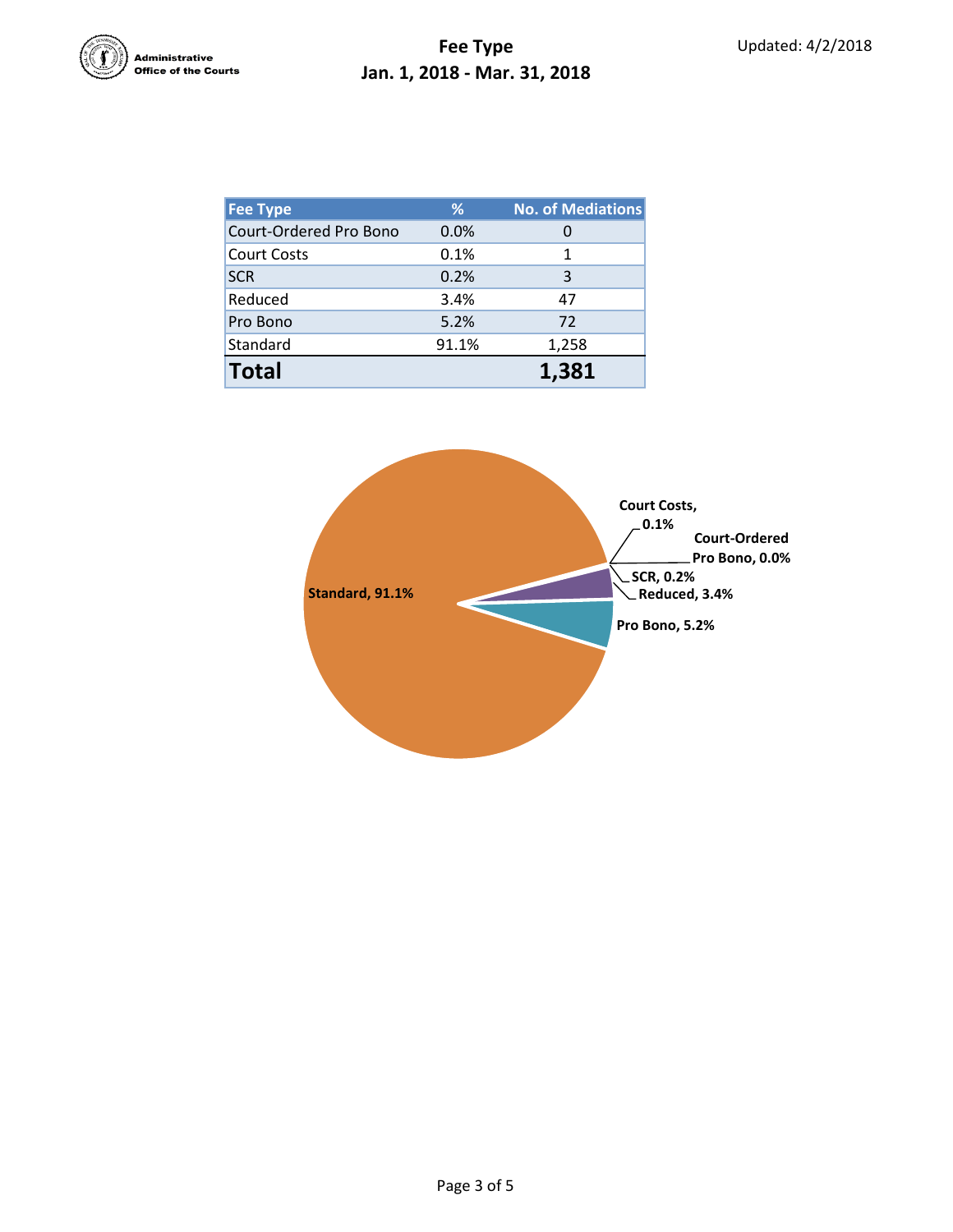

## **Dispute Type Jan. 1, 2018 - Mar. 31, 2018**

| <b>Dispute Type</b>                                | %     | <b>No. of Mediations</b> |
|----------------------------------------------------|-------|--------------------------|
| Adoption/Surrender                                 | 0.0%  | $\Omega$                 |
| Appeal from Administrative Hearing                 | 0.0%  | 0                        |
| Conservatorship/Guardianship                       | 0.0%  | $\Omega$                 |
| Contract/Debt/Specific Performance                 | 3.8%  | 52                       |
| Damages/Torts Other Than Personal Injury           | 0.7%  | 9                        |
| Domestic Relations - Child Custody/Visitation Only | 14.1% | 195                      |
| Domestic Relations - Child Support Only            | 0.1%  | $\overline{2}$           |
| Domestic Relations - Divorce with Children         | 23.6% | 326                      |
| Domestic Relations - Divorce without Children      | 8.9%  | 123                      |
| <b>Domestic Relations - Post Divorce Issue</b>     | 8.8%  | 122                      |
| Juvenile Appeal                                    | 0.1%  | $\mathbf{1}$             |
| Landlord/Tenant                                    | 1.9%  | 26                       |
| Legitimation/Paternity                             | 0.5%  | $\overline{7}$           |
| <b>Medical Malpractice</b>                         | 2.0%  | 27                       |
| Other                                              | 7.3%  | 101                      |
| Personal Injury                                    | 25.5% | 352                      |
| Probate/Trust                                      | 0.9%  | 12                       |
| <b>Product Liability</b>                           | 0.1%  | $\overline{2}$           |
| <b>Real Property</b>                               | 0.9%  | 12                       |
| <b>Workers Compensation</b>                        | 0.3%  | 4                        |
| <b>Wrongful Death</b>                              | 0.6%  | 8                        |
| Total                                              |       | 1,381                    |